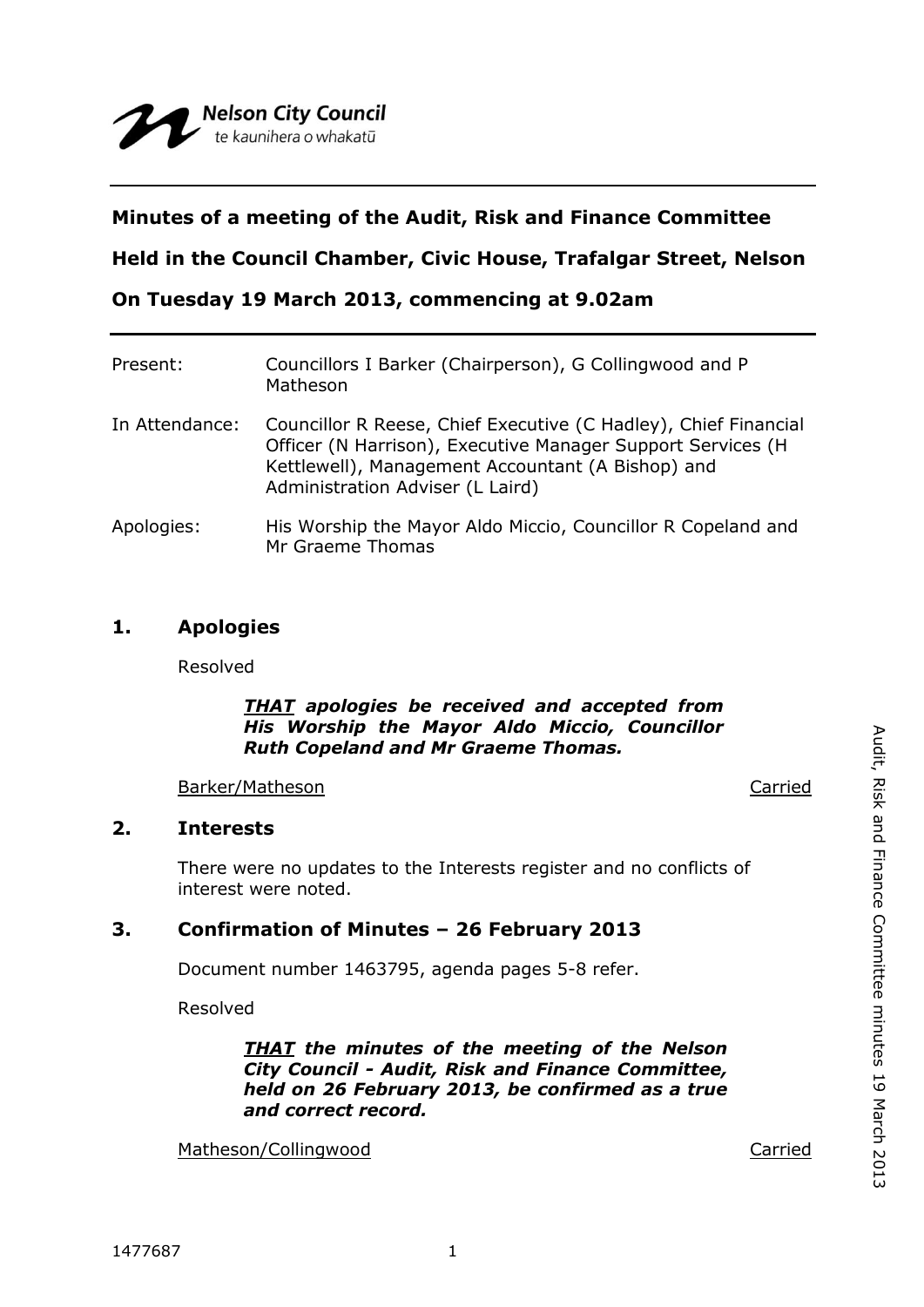# **4. Status Report – Audit, Risk and Finance Committee**

Document number 1374515 v4, agenda page 9 refers.

Resolved

#### *THAT the Status Report – Audit, Risk and Finance Committee (1374515 v4) be received.*

Barker/Collingwood **Carried** Carried Carried Carried Carried Carried Carried Carried Carried Carried Carried Carried Carried Carried Carried Carried Carried Carried Carried Carried Carried Carried Carried Carried Carried C

# **5. Finance Report for the Period Ending 31 January 2013**

Document number 1464090, agenda pages 10-26 refer.

Chief Financial Officer, Nikki Harrison, presented the report.

The Committee discussed the variance as noted in 4.1 of the report (1464090) and were advised this was largely due to the expenditure associated with the Cable Bay Road project, which had not yet commenced.

Attendance: Councillor Reese joined the meeting at 9.10am.

5.1 Transport (agenda pages 10-11 refer)

In response to a question, the Chief Executive advised that a report on public transport patronage would be presented to Council shortly.

5.2 Water (agenda pages 11-12 refer)

Councillor Reese questioned current water supply levels. The Committee then discussed this issue and agreed that the community was generally unaware of Nelson's current water supply levels.

5.3 Corporate (agenda pages 16-17 refer)

The Committee asked staff to report back on why access issues were causing the hold on the Maitai Forest harvest, and how much revenue was expected from this harvest.

5.4 Capital expenditure

The Committee discussed attachments 3 and 4 to the report. It was mentioned that most of the latest projections for the listed major projects were not within 5% of their budget.

The Committee expressed concern with these projections and agreed that there had been consistent under-performing with regards to completing projects within their specified budgets according to the Annual Plan.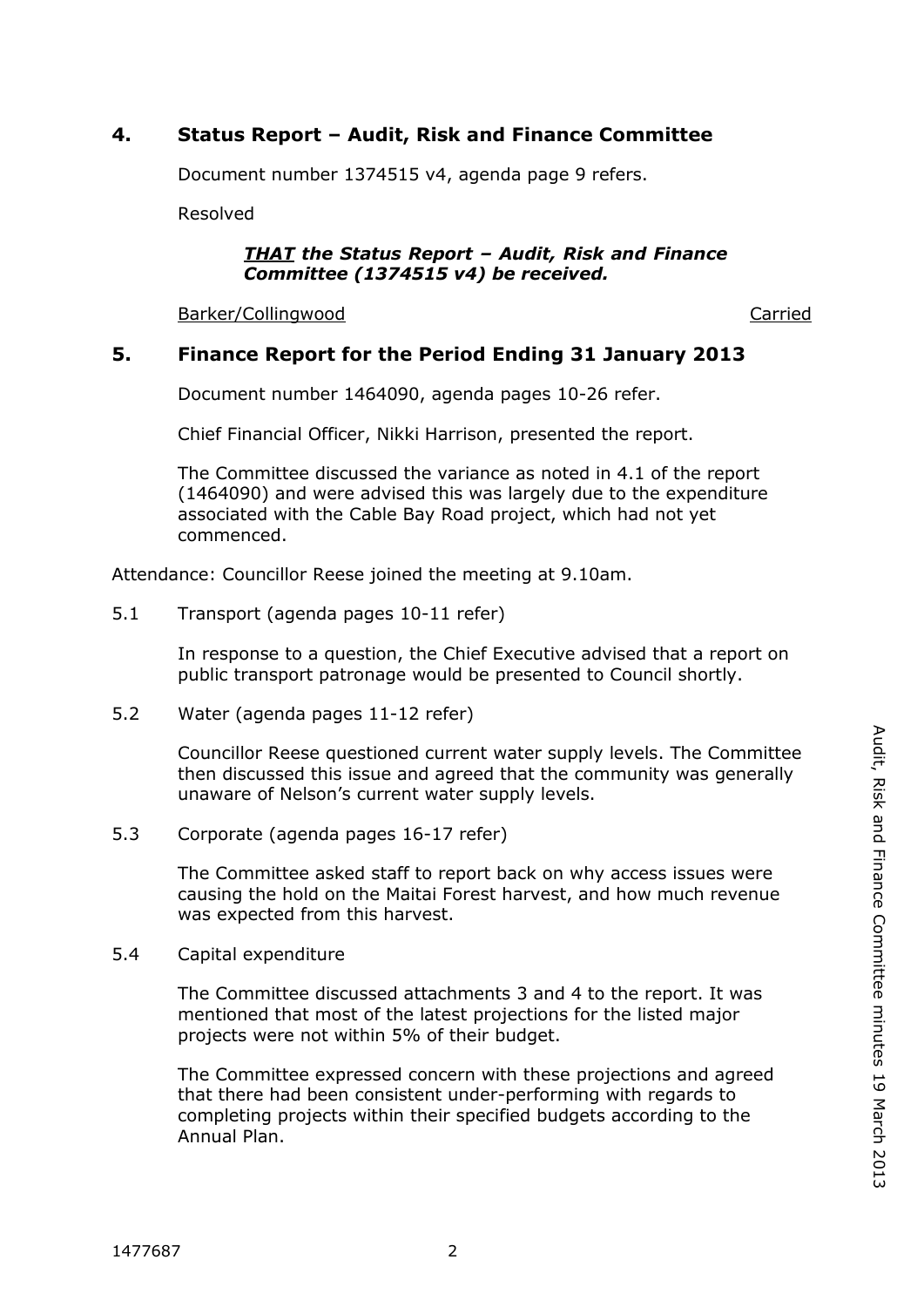The Chief Executive acknowledged the Committee's concern and recognised the issue. She said staff were reviewing capital expenditure projections in line with what could realistically be delivered and this will be further reported on.

Resolved

## *THAT the Finance Report for the Period Ending 31 January 2013 (1464090) be received and the variations noted.*

Collingwood/Matheson Carried

# **6. Review of Financial Reserves**

Document number 1452691, agenda pages 27-32 refer.

Management Accountant, Andrew Bishop, joined the meeting and presented the report. He noted the historic nature of some of the reserves and the difficulties associated with obtaining background information.

The Committee discussed the importance of acknowledging bequests. In response to a question, Mr Bishop said bequests were now mostly managed through the Civic Trust.

Recommendation to Council

*THAT the funds held in the following reserves or on behalf of the following trusts be transferred to the activity that they relate to as set out in document 1452534:*

- *New Book Reserve*
- *City Library Donations Reserve*
- *Children's Library Donations Reserve*
- *Stoke Library Donations Reserve*
- *Nightingale Donations Reserve*
- *Marsden Valley Cemetery Maintenance Trust*
- *Wakapuaka Cemetery Maintenance Trust*
- *Cafe Asset/Civic House Reserve*
- *Festival Reserve*
- *Loan Repayment Reserve*
- *Tahunanui Dunes Restoration*
- *Aldinga Park Donation Fund*
- *Maitai Valley Trust*
- *Kain Bequest*